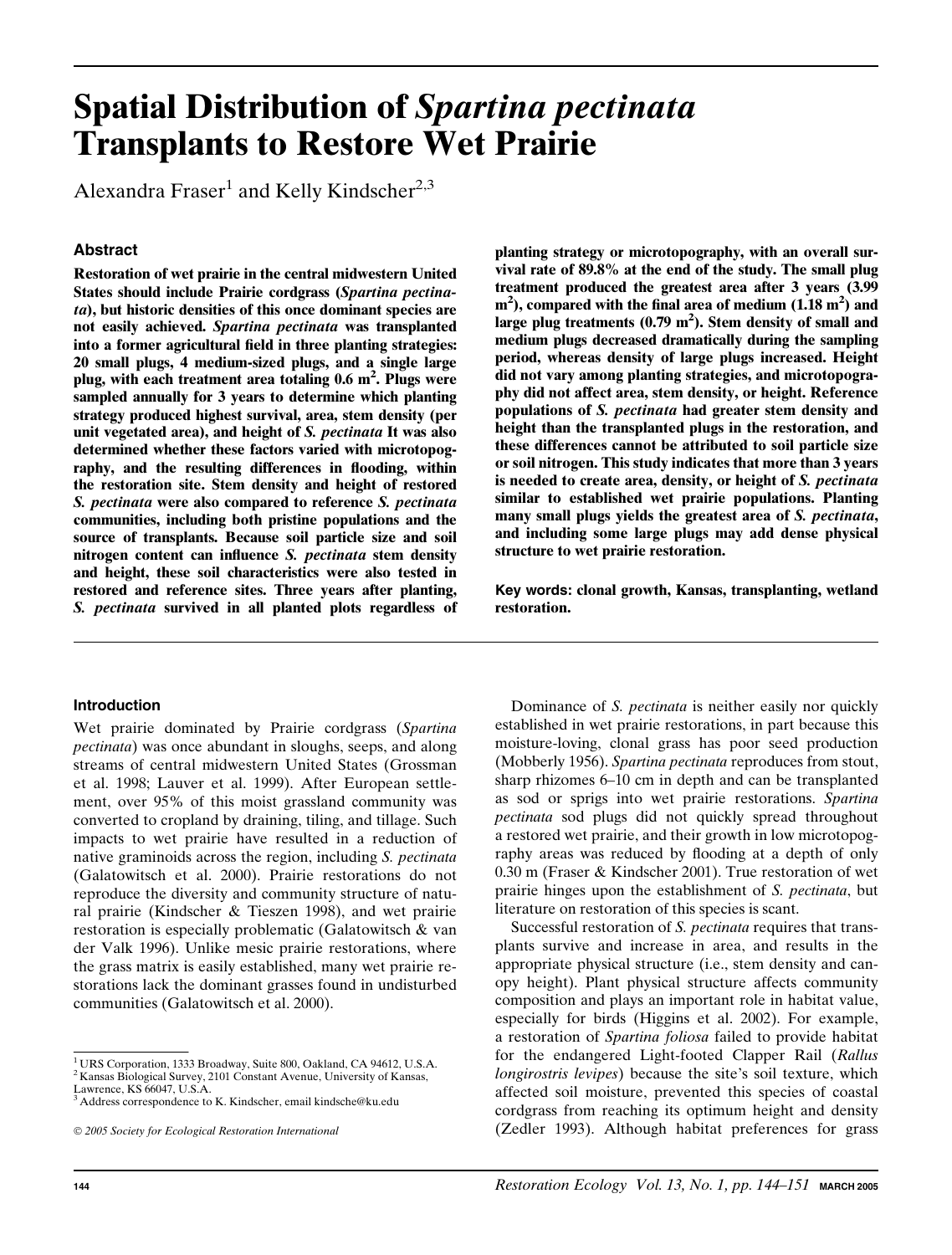height and density vary among bird species, dense stands of S. pectinata are required for nesting by some wet prairie birds such as Sedge Wren (Cistothorus platensis) (Herkert et al. 2001) and Yellow Rail (Coturnicops noveboracensis) (Bookhout 1995). Because wet prairie is often restored where the former or surrounding land use is agricultural, nitrogenous fertilizers may impact physical structure of restored S. pectinata populations.

We introduced S. pectinata into a wet prairie restoration utilizing three planting strategies: several small sod plugs, fewer medium plugs, and a single large plug. To enhance knowledge of wet prairie restoration via transplanting of S. pectinata, we addressed two questions:

- (1) Which of the three planting strategies produces highest survival, area, stem density, and height of S. pectinata, and do these factors vary with microtopography of the restoration site?
- (2) Are density and height of transplanted plugs in the restored site different from that in reference S. pectinata communities, and if yes, are the differences consistent with variation in soil texture or soil nitrogen?

## Methods

#### Study Site

Our 17.4-ha study site is a former agricultural field in a floodplain in northeast Kansas, near the town of Somerset (lat 38°36'N, long 94°46'W; elevation 268 meters above sea level). Soils are Verdigris silt loam, which are occasionally flooded and contain inclusions of hydric Osage silty clays. Precipitation at the site averages 97 cm per year. Only the lowest 20% of the site acreage had saturated soil or low standing water in the spring and early summer, although nearby South Wea Creek flooded most of the site for 2–3 weeks in July 1999 and June 2000. The site was cultivated with soybeans until 1998, when we planted it with a sterile sorghum nurse-crop. In April 1999 the site was drilled with a mix of native prairie grass seed and hand broadcast with a mix of tallgrass prairie forb seed. The site was managed by spring mowing in 2000 and 2001.

#### Transplanting and Experimental Design

In June 1999 we transplanted Spartina pectinata sod in three different planting strategies: 20 small plugs (each 20 cm in diameter), 4 medium-sized plugs (each 46 cm in diameter), or 1 large plug (each 91 cm in diameter). Each of the three treatments had approximately the same initial area  $(0.6 \text{ m}^2)$  of *S. pectinata*. We transplanted small plugs by hand, but due to size and weight we transplanted large and medium plugs with a truck-mounted hydraulic tree spade (Vermeer Manufacturing Co., Pella, IA, U.S.A.) following the techniques of Fraser and Kindscher (1999, 2001). Plugs of all three sizes were cone-shaped, such that the maximum depth of the plug was approximately equal to the plug diameter. The tree spade created plugs that were slightly irregular and oval in shape. Due to the angle of the tree spade's prongs, larger plugs had greater depth and soil mass which helped to maintain plug shape and integrity during transplanting.

Costs of implementing each treatment varied based on the labor and equipment required. The small plug treatment required 160 person-hours but no special equipment. The medium plug treatment required 120 person-hours and rental of the tree spade for 1 week. The large plug treatment required 80 person-hours and rental of the tree spade for 1 week. Regular personnel can easily learn to operate a tree spade, and an experienced operator is not essential. In 1999 the tree spade we used rented for \$1,200 per week from a national equipment rental chain.

The transplanting experiment required planting accurately sized plugs of each treatment. During plug removal we used a circular cardboard template to maintain a consistent size of small, hand-dug plugs. For large and medium plugs we marked the tree spade prongs to ensure that we removed plugs of a consistent depth, and thus corresponding area. When plugs were planted into the restoration site, we measured the areas of 20 randomly selected plugs of each size to confirm the consistency of area planted.

We obtained our *S. pectinata* transplant material from roadsides in agricultural areas of Douglas and Miami counties, Kansas. Source locations were within 100 km of the restoration site. We planted all plugs on the same day that they were removed from the source location. So that we could monitor the fate of each transplanted plug, we carefully measured the planting distances and spaced the plugs uniformly throughout the  $20 \times 20$ –m plots with a 2-m buffer between plots.

Each of the three transplanting treatments was replicated in a total of 20 plots, for a total of 60 plots in the experiment. Five replicates per transplanting treatment were assigned to each of four microtopography categories within the site: (1) 0–0.29 m; (2) 0.30–0.58 m; (3) 0.59–  $0.88$  m; and  $(4)$   $0.89-1.16$  m, which are based on the elevation above the lowest plot in the site. Prior to transplanting we surveyed the elevation of each plot and grouped plots into microtopography groups. Planting treatments were assigned randomly to the individual plots within each elevation category, although plots of similar elevation tended to be grouped within the site. During the sampling period, the lowest elevation category had standing water in spring and early summer, while the second lowest category had moist soil in the spring and early summer. The two highest elevation categories had moist soils only following heavy rains.

## **Monitoring**

We monitored the 500 transplanted plugs in September 1999, 2000, and 2001 by recording survival, area, and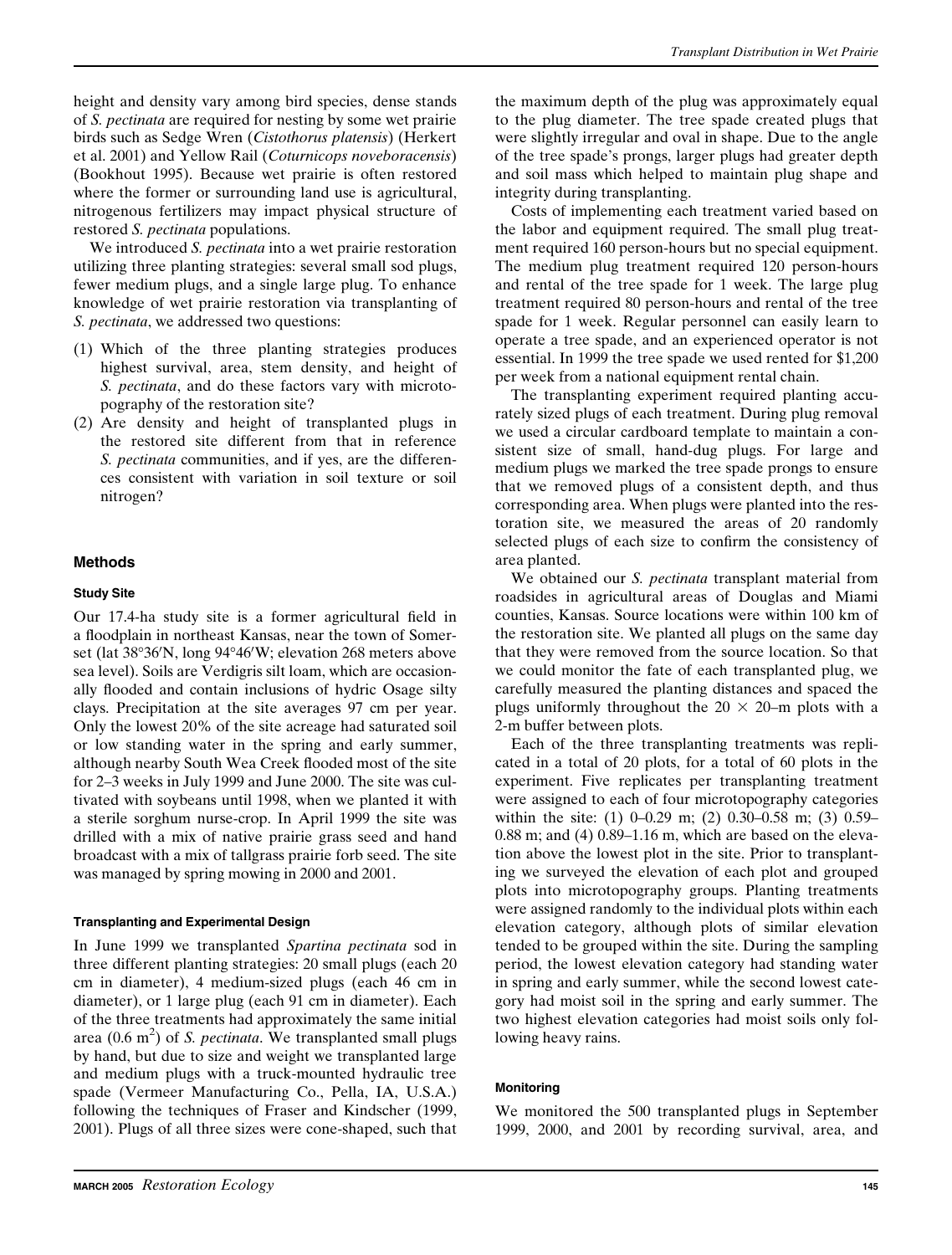number of stems. Survival was determined as the presence of at least one living stem or shoot per transplanted plot. We estimated the area of each plug by measuring the extent of S. pectinata at ground level in two perpendicular directions, so that we could calculate the area of each plug using the formula for the area of an oval  $(A = \pi r_1 r_2)$  to allow for uneven rhizomatous spread. We also counted the total number of stems in each plot, including both flowering and non-flowering stems. Height of S. pectinata transplants was recorded in October 2001 only, and was measured as the mean of the height of three randomly selected ramets per plot, including both flowering and non-flowering stems. In the case of flowering stems, inflorescences were included in height measurements.

## Reference Communities

We sampled four established *S. pectinata* communities in October 2001 as reference sites: two pristine wet prairie communities in nature preserves (Haskell-Baker Wetlands and Lawrence Prairie Park) and two roadside populations that served as a source of transplants. All four reference sites were located in Miami and Douglas counties in northeast Kansas and were within 100 km of the restoration site. The soils at the two pristine reference sites, respectively, were Wabash clay and Sibleyville loam. One of the source reference sites had Verdigris silt loam (the same soil type as the restoration), and the other had Wabash clay soils. We sampled the pristine and source reference sites for stem density and mean height with three  $0.25 \times 0.25$ –m quadrats per reference site. For each quadrat, we counted all stems and measured the height of three randomly selected ramets.

To determine if differences in S. pectinata height and density between restored and reference sites could be attributed to soil texture or soil nutrient content, we collected soil samples in November 2001 using a Dutch or Belgique auger and analyzed particle size and nitrogen content. We collected samples from 20 plots in the restoration site to include potential variation among microtopography groups and treatments: five plots randomly selected from each of the four microtopography groups, with seven plots each from the small and medium plug treatments, and six plots from the large plug treatment. At each of the two pristine reference sites and two source reference sites, we collected three soil samples. For particle size analysis we collected soils at a depth of 50–60 cm (Bt horizon). We studied particle size in the Bt horizon, or illuvial layer, because the maximum accumulation of materials, especially clay particles, occurs here. The Bt horizon, therefore, is the soil horizon that most limits movement of soil moisture (Brady & Weil 1996). Particle size was estimated by the hydrometer method (Bouyoucos 1962). Samples for total nitrogen analysis were collected at a depth of 0–10 cm (A horizon) and frozen within 6 hr of collection to halt the microbial activity that can alter N

readings. Total nitrogen by percent weight was analyzed by combustion for a 0.5-g dried sample, using a CNS 2000 instrument (LECO Corp., St. Joseph, MI, U.S.A.).

## Data Analysis

First, we determined how survival, area, stem density, and height varied among the three planting strategies and four microtopography categories. The unequal number of plugs among the three treatments did not allow us to make statistical comparisons of survival for the three planting strategies. Instead, we considered a plot-to-plot comparison, monitoring total S. pectinata survival in a plot, for the planting treatments. We also used observational data on the survival of individual plugs to illustrate survival of same-sized plugs planted in different elevations. We reported area of S. pectinata in two ways: plug area describes the mean area of individual plugs surviving in a plot, whereas plot area describes the sum of the area of all surviving plugs in a plot. Plug area and plot area were, therefore, the same for plots planted with only one large plug, but different for the plots planted with 4 medium or 20 small plugs. Stem density was the number of stems per square meter of S. pectinata, which we calculated as the sum of the stem count for all plugs in a plot divided by the vegetated area of S. pectinata in that plot. To test differences in plug area, plot area, and stem density among the three planting treatments and four elevation categories  $(3 \times 4)$  factorial design with five replicates), we conducted a two-way analysis of variance (ANOVA) with repeated measures because the same transplants were sampled in successive years 1999–2001. We also used a two-way ANOVA to test differences among treatments and microtopography categories for stem height, which was only measured in 2001. Prior to statistical testing we log transformed plug area and plot area. We square root transformed stem density. Height data were normal without transformation. For post hoc multiple comparisons among planting strategies and microtopography groups we used Hochberg's GT2 tests (Sokal & Rohlf 1995).

Next, we asked if stem density and height of S. pectinata in the restored site differed from that in pristine and source reference communities, and if any differences were consistent with variation in soil texture or soil nitrogen between restored and reference locations. We compared reference populations to 2001 data for the subset of 20 restored plots in which we collected soils. Spartina pectinata stem density, height, soil texture (percent sand, silt, and clay), and soil nitrogen were compared via one-way ANOVA among six groups: restored plots from each of the four microtopography categories ( $n = 5$  plots per category) plus pristine wet prairie communities ( $n = 6$  samples) and source locations of transplant materials ( $n = 6$  samples). We performed statistical analyses on square root transformed data for percent sand, silt, clay, and total nitrogen of the soil, as well as stem density. Height data were normal without transformation. To test differences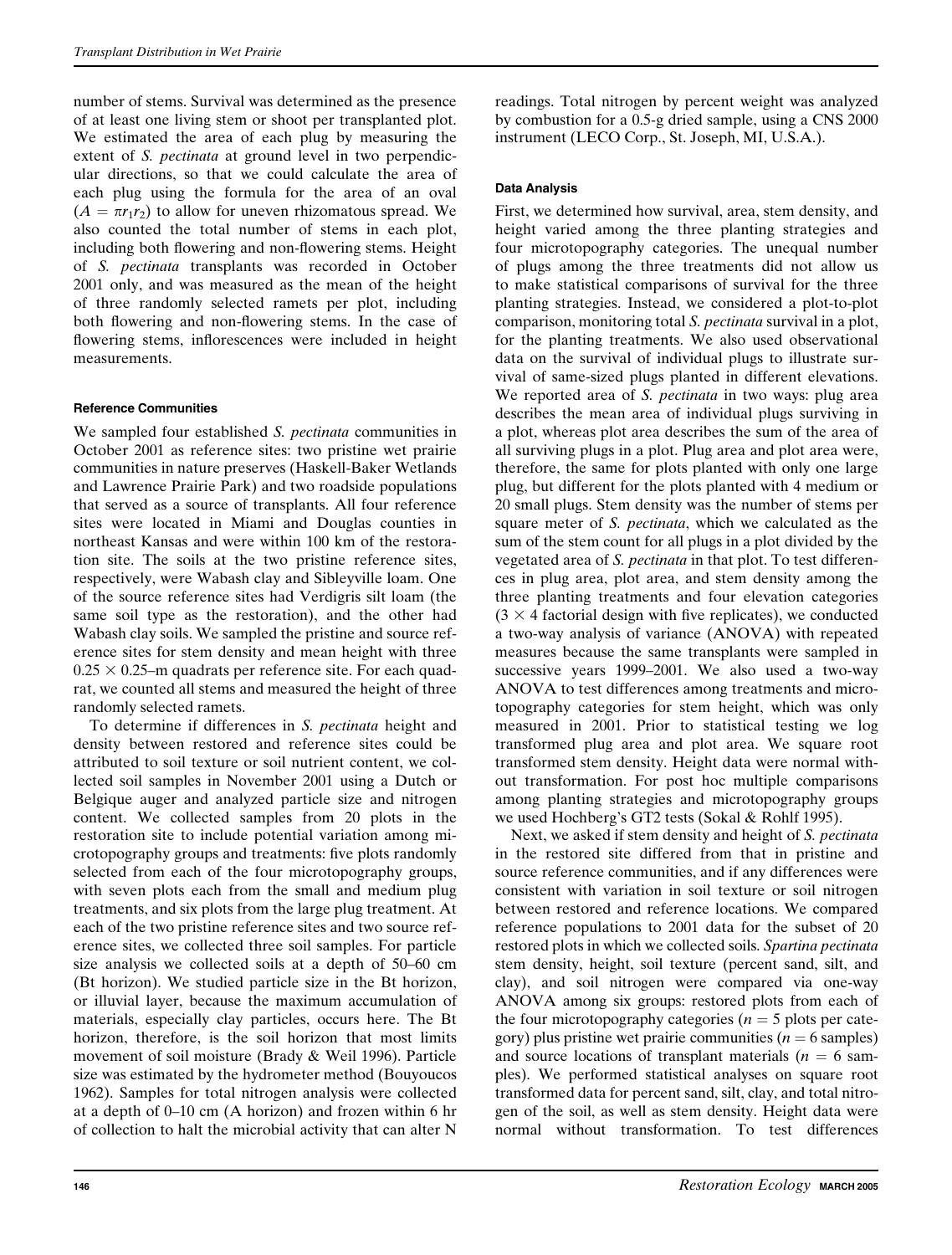between pairs of microtopography groups or reference types, we used Hochberg's GT2 post hoc comparisons (Sokal & Rohlf 1995). We calculated all statistics with SPSS software, version 10.0 (Statistical Package of the Social Sciences, Chicago, IL, U.S.A.).

### **Results**

Overall survival across plots did not differ with planting strategy and microtopography because all 60 of the experimental plots contained living ramets of Spartina pectinata throughout the 3-year sampling period. Of the total of 500 sod plugs we planted, 449 survived throughout the sampling period (until September 2001), yielding an overall survival of 89.8% (Table 1). Mean survival of individual plugs at the final 2001 sampling was greater than 90% in the three highest of the four microtopography groups (Table 1). In plots of the lowest microtopography group, where flooding was greatest, survival was 72.5% for individual small plugs, and 83.3% for individual medium plugs.

When we measured initial plug area of 20 randomly selected plugs per treatment, we found that initial areas were both accurate and precise:  $0.032 \text{ m}^2$  (SE  $\pm$  0.0017),  $0.167 \text{ m}^2 (\text{SE} \pm 0.0062)$ , and  $0.65 \text{ m}^2 (\text{SE} \pm 0.028)$  for small, medium, and large plugs, respectively. Three years after planting, mean small plug area was  $0.22 \text{ m}^2$ , whereas mean medium and large plug areas were  $0.28 \text{ m}^2$  and  $0.79 \text{ m}^2$ , respectively (Fig. 1A). Increase in plug area over time varied among the three planting strategies, as indicated by the significant interaction between year and treatment  $(F = 3.015, p = 0.031, df = 4)$ . Large plug area decreased over the sampling period, with a dip in the second growing season followed by a slight recovery. Small and medium plugs increased over the sampling period, starting with a decrease in area during the first growing season then increasing somewhat in subsequent years. Plug area increased significantly over the sampling period ( $F = 33.212$ ,  $p < 0.001$ ,  $df = 2$ ) and differed among treatments (F = 77.353,  $p < 0.001$ ,  $df = 2$ ). Plug area did not vary significantly among the four microtopography categories  $(F = 0.436, p = 0.728, df = 3; Fig. 2A).$ 

Table 1. Mean percent survival of individual transplanted plugs of Spartina pectinata 3 years after transplanting, for three planting strategies and four microtopography categories.

| Microtopography     | Small<br>(%) | Medium<br>(%) | Large<br>(%)   | Mean<br>(%)  |
|---------------------|--------------|---------------|----------------|--------------|
| 1 (Lowest)          | 72.5         | 83.3          | 100.0          | 85.5         |
| 2                   | 91.0         | 90.0          | 100.0          | 93.7         |
| 3                   | 91.0         | 100.0         | 100.0          | 96.8         |
| 4 (Highest)<br>Mean | 95.0<br>88.5 | 96.9<br>93.8  | 100.0<br>100.0 | 97.3<br>89.8 |

Microtopography categories are based on the elevation above the lowest plot in the site: (1) 0–0.29 m; (2) 0.30–0.58 m; (3) 0.59–0.88 m; and (4) 0.89–1.16 m.



Figure 1. Plug area  $(A)$ , plot area  $(B)$ , and stem density  $(C)$  of Spartina pectinata planted in three planting strategies with the same initial area: 20 small plugs, 4 medium plugs, or a single large plug. Means ( $\pm$  95% C.L. for area (A and B),  $\pm$  SE for density (C)) are reported. The initial data refer to time of transplanting in June 1999, and plugs were sampled each September 1999–2001. Differences in area and stem density among planting strategies were tested using repeated measures ANOVA.

Mean plot area in 2001 was  $3.99 \text{ m}^2$  for the small treatment,  $1.18 \text{ m}^2$  for the medium treatment, and 0.79 m<sup>2</sup> for the large treatment (Fig. 1B). The increase in plot area over the sampling period was dependent on treatment, as demonstrated by the significant interaction of year and planting strategy ( $F = 59.237$ ,  $p < 0.001$ ,  $df = 4$ ; Fig. 1B). Over the course of the study the small treatment exhibited the greatest increase in plot area. Multiple comparisons indicated that during the sampling period the small plug treatment yielded a greater plot area than the medium (mean difference  $= 0.3928, p < 0.001$ ) and large plug treatments (mean difference  $= 0.3250, p < 0.001$ ), whereas medium and large treatments did not differ in plot area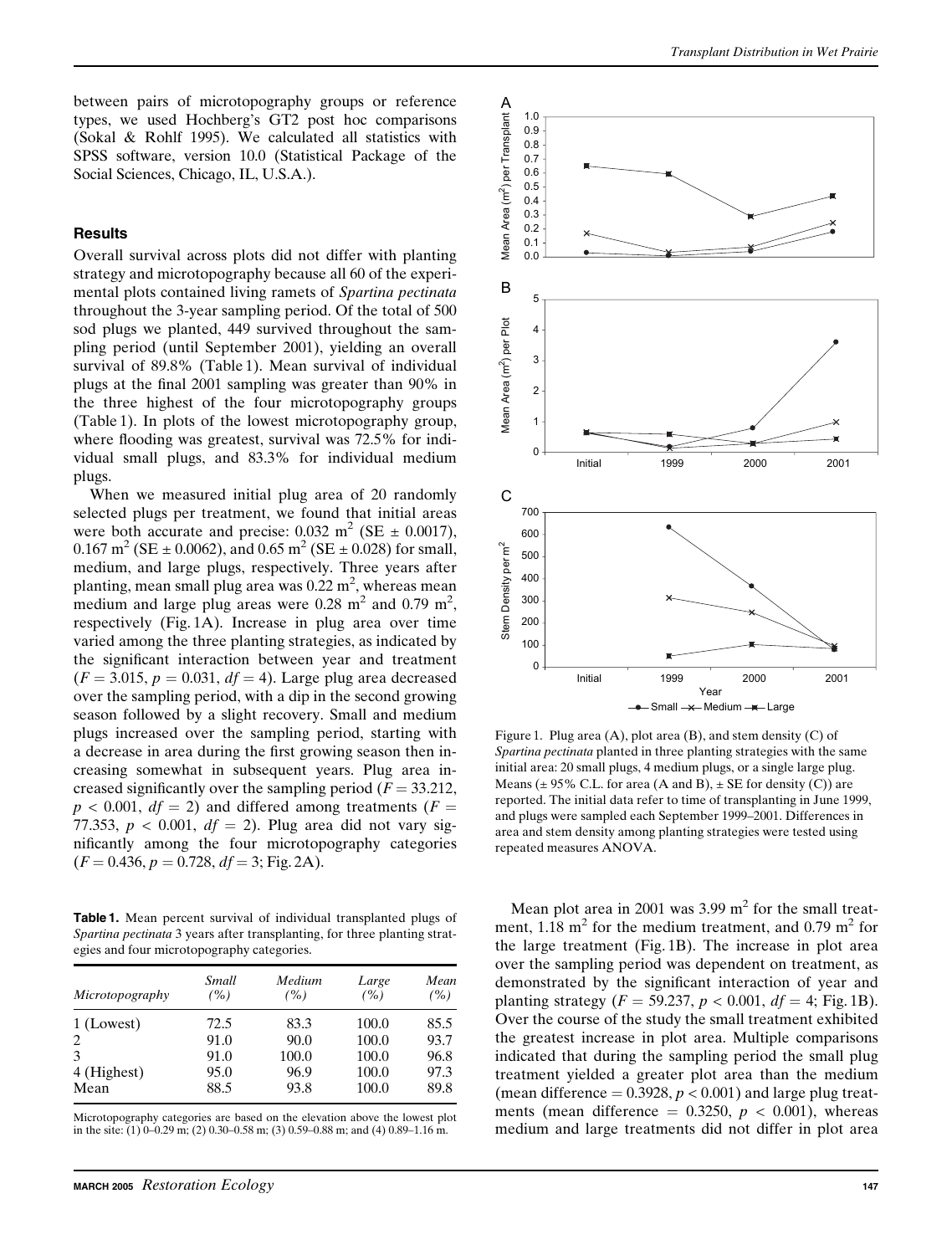

Figure 2. Plug area (A), plot area (B), and stem density (C) of Spartina pectinata planted into four microtopography categories within a wet prairie restoration site. Microtopography categories are based on the elevation above the lowest plot in the site. Means  $(\pm 95\%$  C.L. for area (A and B),  $\pm$  SE for density (C)) are reported. The initial data refer to time of transplanting in June 1999, and plugs were sampled each September 1999–2001.

(mean difference  $= -0.067$ ,  $p = 0.463$ ). As with plug area, plot area of the small and medium treatments decreased slightly in the first growing season, whereas plot area of the large treatment decreased in the second growing season. Although all treatments increased after these dips in area, small plugs took off in the third growing season, expanding to a plot area nearly four times that of the other treatments (Fig. 1B). Plot area also differed significantly among the three planting strategies ( $F = 77.353$ ,  $p < 0.001$ ,  $df = 2$ ) and across years ( $F = 33.212$ ,  $p < 0.001$ ,  $df = 2$ ). Plot area did not vary among the four microtopography categories ( $F = 2.307$ ,  $p = 0.089$ ,  $df = 3$ ; Fig. 2B).

Stem density changed significantly during the sampling period, and over time the densities of the three treatments appeared to converge (for year  $\times$  strategy,  $F = 43.216$ ,  $p = 0.00$ ,  $df = 4$ ; Fig. 1C). During the sampling period stem density decreased sharply in the small plug treatment, decreased gradually in the medium plug treatment, and increased gradually among the large plug treatment (all  $p < 0.01$  by multiple comparisons). Three years after planting, the small, medium, and large treatments had 79.01 stems/m<sup>2</sup>, 96.7 stems/m<sup>2</sup>, and 84.81 stems/m<sup>2</sup>, respectively. Stem density also differed significantly among the three planting strategies ( $F = 94.361$ ,  $p < 0.001$ ,  $df = 2$ ) and across years ( $F = 88.456$ ,  $p < 0.001$ ,  $df = 2$ ). Stem density did not differ significantly among the four microtopography categories ( $F = 0.535$ ,  $p = 0.661$ ,  $df = 3$ ; Fig. 2C).

The mean height of *S. pectinata* in 2001 was 124.83 (SE  $\pm$  3.9 cm), 125.11 (SE  $\pm$  3.43 cm), and 123.74 (SE  $\pm$  4.84 cm) for small, medium, and large treatments, respectively. For the four elevation categories, from lowest to highest, mean height of S. pectinata in 2001 was 122.33 (SE  $\pm$  3.97 cm), 127.28 (SE  $\pm$  3.53 cm), 132.49 (SE  $\pm$  5.48 cm), and 118.12 (SE  $\pm$  2.68 cm), respectively. Height of the *S. pecti*nata canopy did not vary significantly with planting strategy ( $F = 0.163$ ,  $p = 0.850$ ,  $df = 2$ ) or microtopography  $(F = 1.746, p = 0.170, df = 3).$ 

Stem density and height varied significantly among restored plots, source populations, and pristine populations of S. pectinata ( $F = 11.904$  and  $F = 9.314$ , respectively,  $p < 0.000$ ). Post hoc comparisons indicated that neither stem density nor height varied among the four microtopography groups (all  $p > 0.05$ ). Source and pristine locations were, however, both more dense and taller than all four microtopography categories in the restoration site (Fig. 3A & 3B). Neither stem density nor height differed significantly between source and pristine sites. The sand and silt components of soil particle size varied significantly among restored, source, and pristine sample locations  $(F = 3.794, p = 0.010, \text{ and } F = 18.442, p < 0.000, \text{ respec-}$ tively). Pristine soils in the Bt horizon were more sandy and less silty than source and restoration soils, but particle size did not vary significantly among groups of restored and source soils in post hoc paired comparisons (Fig. 3C). However, our two pristine sites were disparate in particle size composition in this soil horizon. One pristine site had high sand (52.7%) and low clay content (20.7%), whereas the other site had low sand (16%) and high clay content (55.7%). Total percent nitrogen did not differ among restored plots of the four elevation categories, and source and pristine sites  $(F = 3.197, p = 0.22)$ .

#### **Discussion**

Because Spartina pectinata survived in all plots, regardless of planting strategy or microtopography, we conclude that transplant mortality did not limit this species' overall establishment in our wet prairie restoration. The reduced survival observed in individual plugs planted in low microtopography plots could be a result of deep or prolonged flooding in these low-lying areas. Perhaps prolonged inundation contributes to mortality of S. pectinata, given that flooding has been suggested to reduce clonal growth of S. pectinata in other studies (Galatowitsch et al. 2000;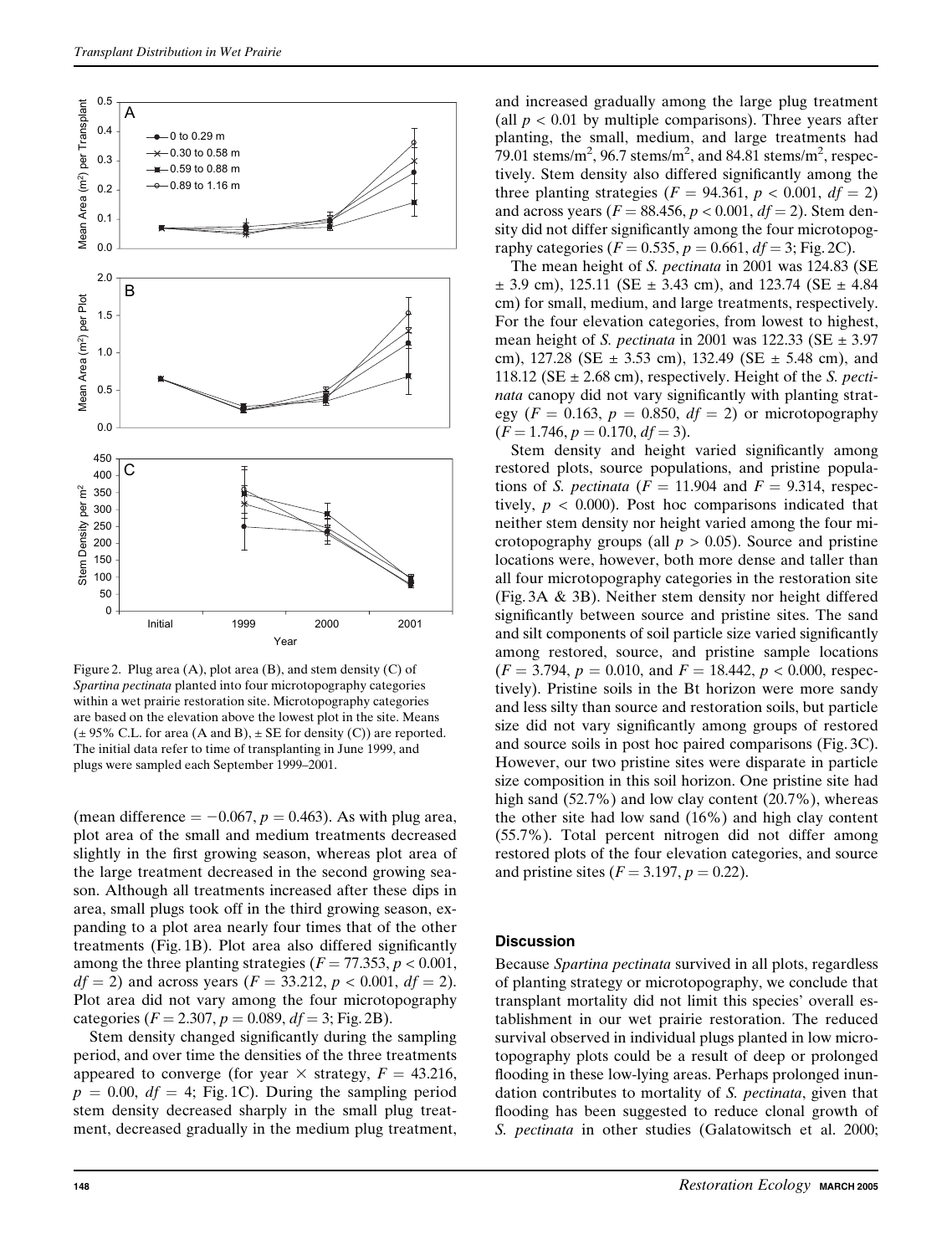

Figure 3. Plant structural characteristics (stem density (A) and height (B)) and soil characteristics (particle size of Bt horizon [50–60 cm deep] (C) and percent total N  $[0-10 \text{ cm}$  deep] (D)) for populations of Spartina pectinata in restored sites, source locations of transplants, and pristine wet prairie reference sites in 2001 (mean  $\pm$  SE). Unlike letters of the same case or numbers indicate significant differences between restored, source, and pristine locations.

Fraser & Kindscher 2001). The species' native habitat of moist wet prairies in the central midwestern United States is typically only shallowly and periodically inundated in the spring (Weaver 1957). Although Bonilla-Warford and Zedler (2002) demonstrated that S. pectinata is capable of establishment and growth under various timings of pulseflooding, no experimental studies on the long-term flood tolerance of S. pectinata have been published. A better understanding of S. pectinata flood tolerance could advance restoration of this important species.

Although large plugs maintained the greatest plug area throughout the study, mean small plug area may eventually overtake large plug area. In September 2001 mean area of a single small plug was 27.8% of mean large plug area, compared to only 5% in June 1999.

Planting many small plugs produced the highest plot area. Multiple small clones also yielded greater basal area than fewer, larger, clones in a study of Little bluestem (Schizachyrium scoparium) (Briske & Anderson 1990). Many small plugs produce greater area than fewer large plugs because the higher perimeter-to-area ratio creates more clonal edge for ramet expansion. Given equal clonal growth rates for plugs of different sizes, the collective area of our small plug treatment would eventually surpass the single large plug with the same initial area (Auld et al. 1979; Moody & Mack 1988). Rapid expansion of invasive plant populations often results from establishment and spread of multiple small foci (Moody & Mack 1988). Our small plug treatment follows the same principle. Thus, in wet prairie restorations where rapid establishment of cover by appropriate clonal grasses is the primary goal, we recommend transplanting multiple small plugs.

During our 3-year study stem density decreased disproportionately in the small plug treatment and decreased in the large plug treatment, such that stem density of all three treatments became similar over time. Although stem density was initially higher in the small plug treatment, after one growing season, stem density in the small plug treatment declined, as also seen in S. scoparium (Briske & Anderson 1990). Based on this decline, and coupled with the more consistent but increasing stem density of large plugs, we recommend planting large plugs for density and physical structure. We cannot know from this study if stem density will continue to converge, or if the treatments will continue their present trends and diverge in subsequent years. Because transplanted plugs of all sizes came from the various source populations, we do not attribute the disparate initial stem densities among the treatments to environmental or genetic variation among the source populations. Changes in stem density can, however, be explained by differences in perimeter-to-area ratio of the treatments. Over time a planting strategy with a high perimeter-to-area ratio is more likely to produce new ramets at the plugs' edges, in contrast to a low perimeterto-area ratio, which is more likely to produce new ramets within the existing plug area. In other words many small plugs could be predicted to increase in area, whereas fewer large plugs increase in density. Higher density in larger clonal patches has also been observed in studies of Dogbane (Apocynum cannabinum) (Webster et al. 2000). Large plugs appear to be most effective for establishing and increasing dense physical structure of S. pectinata with time, and could be useful for creating bird habitat. Neither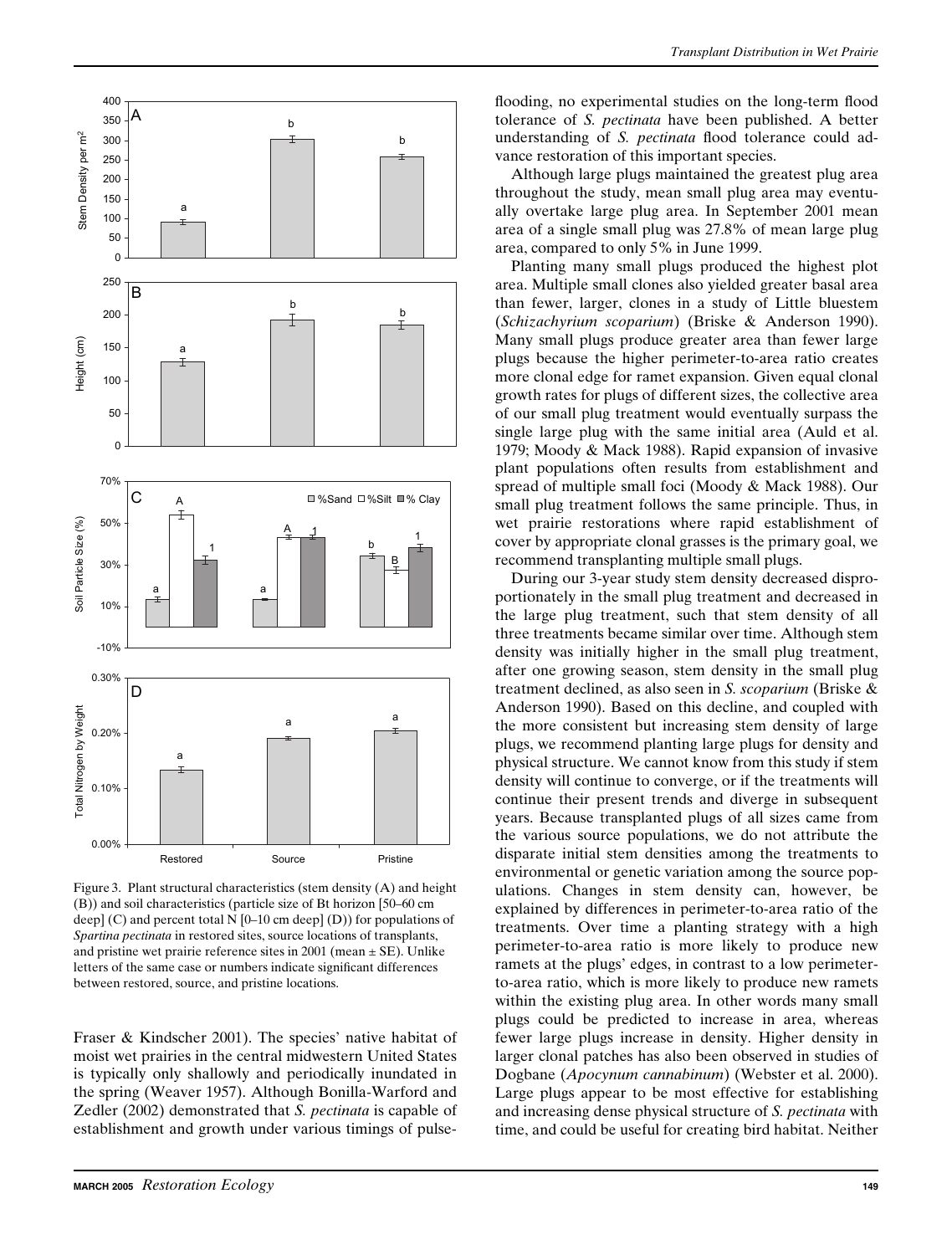planting strategy nor microtopography affected height of S. pectinata plugs in our study.

Our restoration site was seeded with a mix of native grass and forb species in addition to our transplanting experiment. We recognize that competition between seeded species and transplanted plugs had the potential to affect survival and area of plugs and that the influence of competition could vary with planting strategy or microtopography. But because the cover of seeded species was low (<30%) throughout the restoration site, and we did not observe plugs that were crowded by seeded grasses or forbs, we conclude that the influence of interspecific competition on S. pectinata was negligible in this study.

Transplanted plugs were shorter and less dense per unit area than reference populations of S. pectinata, and this difference cannot be attributed to soil differences between restoration and reference sites. Height and stem density were similar in established pristine and source populations with different soil types and soil textures (i.e., percent silt and sand) but different in restored and reference populations of the same soil type and similar soil textures. We therefore deduce that physical structure was not strongly affected by soil texture, and resulting differences in soil moisture, in our study locations. The similarity of soil nitrogen content among restored, source, and pristine locations indicates that differences in stem density and height could not be attributed to past use of nitrogenous fertilizers at the restoration site or nitrogenous run-off from agricultural use adjacent to source and pristine populations. Instead, it seems likely that transplanted S. pectinata is shorter and less dense because the 3-year-old populations were somewhat affected by transplant shock or lacked the developed root structure of older, more established populations.

#### **Conclusions**

We recommend planting many small plugs to increase area of Spartina pectinata in restoration of wet prairie. Including large plugs could be helpful when dense physical structure is an important restoration goal. Our findings clearly demonstrate some limitations in restoring wet prairie. Percent cover of S. pectinata was low, and physical structure (i.e., stem density and height) did not approximate native communities. Wet prairie restoration requires a great deal of time, probably decades, for reestablishment of the native perennial graminoid community. However, S. pectinata was present in our restoration site only because we planted it there. This important species needs to be transplanted into wet prairie restorations in some form for restoration of this community to succeed.

#### Acknowledgments

We are grateful for generous research funding from G. K. Baum. We appreciate field assistance from T. Aschenbach, S. Ashworth, D. Duncan, E. Felling, S. Howell, E. Krause, H. Loring, J. Maxwell, and D. Riggs. D. Polson provided site management, and J. Minnerath provided surveying expertise. C. Sorenson advised us on soil sampling. H. Alexander, S. Ashworth, J. Delisle, and B. Foster reviewed early versions of this manuscript.

#### LITERATURE CITED

- Auld, B. A., K. M. Menz, and N. M. Monahan. 1979. Dynamics of weed spread: implications for policies of public control. Protection Ecology 1:141–148.
- Bonilla-Warford, C. M., and J. B. Zedler. 2002. Potential for using native plant species in stormwater wetlands. Environmental Management 29:385–394.
- Bookhout, T. A. 1995. Yellow rail (Coturnicops noveboracensis). Number 139 in A. Poole, and F. Gill, editors. The birds of North America, volume IV. The Birds of North America, Inc., Philadelphia, Pennsylvania.
- Bouyoucos, G. J. 1962. Hydrometer method improved for making particle size analysis of soils. Agronomy Journal 54:464–465.
- Brady, N. C., and R. R. Weil. 1996. The nature and property of soils. 11th edition. Prentice Hall, Upper Saddle River, New Jersey.
- Briske, D. D., and V. J. Anderson. 1990. Tiller dispersion in populations of the bunchgrass Schizachyrium scoparium: implications for herbivory tolerance. Oikos 59:50–56.
- Fraser, A., and K. Kindscher. 1999. Tree spade used to establish wetland grasses, rushes and sedges. Ecological Restoration 17:162–163.
- Fraser, A., and K. Kindscher. 2001. Tree spade transplanting of Spartina pectinata (Link) and Eleocharis macrostachya (Britt.) in a prairie wetland restoration site. Aquatic Botany 71:297–304.
- Galatowitsch, S. M., and A. V. van der Valk. 1996. Characteristics of recently restored wetlands in the prairie pothole region. Wetlands 16:75–83.
- Galatowitsch, S. M., D. C. Whited, R. Lehtinen, J. Husveth, and K. Schik. 2000. The vegetation of wet meadows in relation to their land-use. Environmental Monitoring and Assessment 60: 121–144.
- Grossman, D. H., D. Faber-Langendoen, A. S. Weakely, M. Anderson, P. Bourgeron, R. Crawford, et al. 1998. International classification of ecological communities: terrestrial vegetation of the United States. Volume I: The national vegetation classification system. The Nature Conservancy, Arlington, Virginia.
- Herkert, J. R., D. E. Kroodsma, and J. P. Gibbs. 2001. Sedge wren (Cistothorus platensis). Number 582 in A. Poole, and F. Gill, editors. The birds of North America, volume XV. The Birds of North America, Inc., Philadelphia, Pennsylvania.
- Higgins, J. J., G. E. Larson, and K. F. Higgins. 2002. Managing tallgrass prairie remnants: the effects of different types of land stewardship on grassland bird habitat. Ecological Restoration 20:18–22.
- Kindscher, K., and L. L. Tieszen. 1998. Floristic and soil organic matter changes after five and thirty-five years of native tallgrass prairie restoration. Restoration Ecology 6:181–196.
- Lauver, C. L., K. Kindscher, D. Faber-Langendoen, and R. Schneider. 1999. A classification of the natural vegetation of Kansas. Southwest Naturalist 44:421–444.
- Mobberly, D. 1956. Taxonomy and distribution of the genus Spartina. Iowa State Journal of Science 30:471–574.
- Moody, M. E., and R. N. Mack. 1988. Controlling the spread of plant invasions: the importance of nascent foci. Journal of Applied Ecology 25:1009–1021.